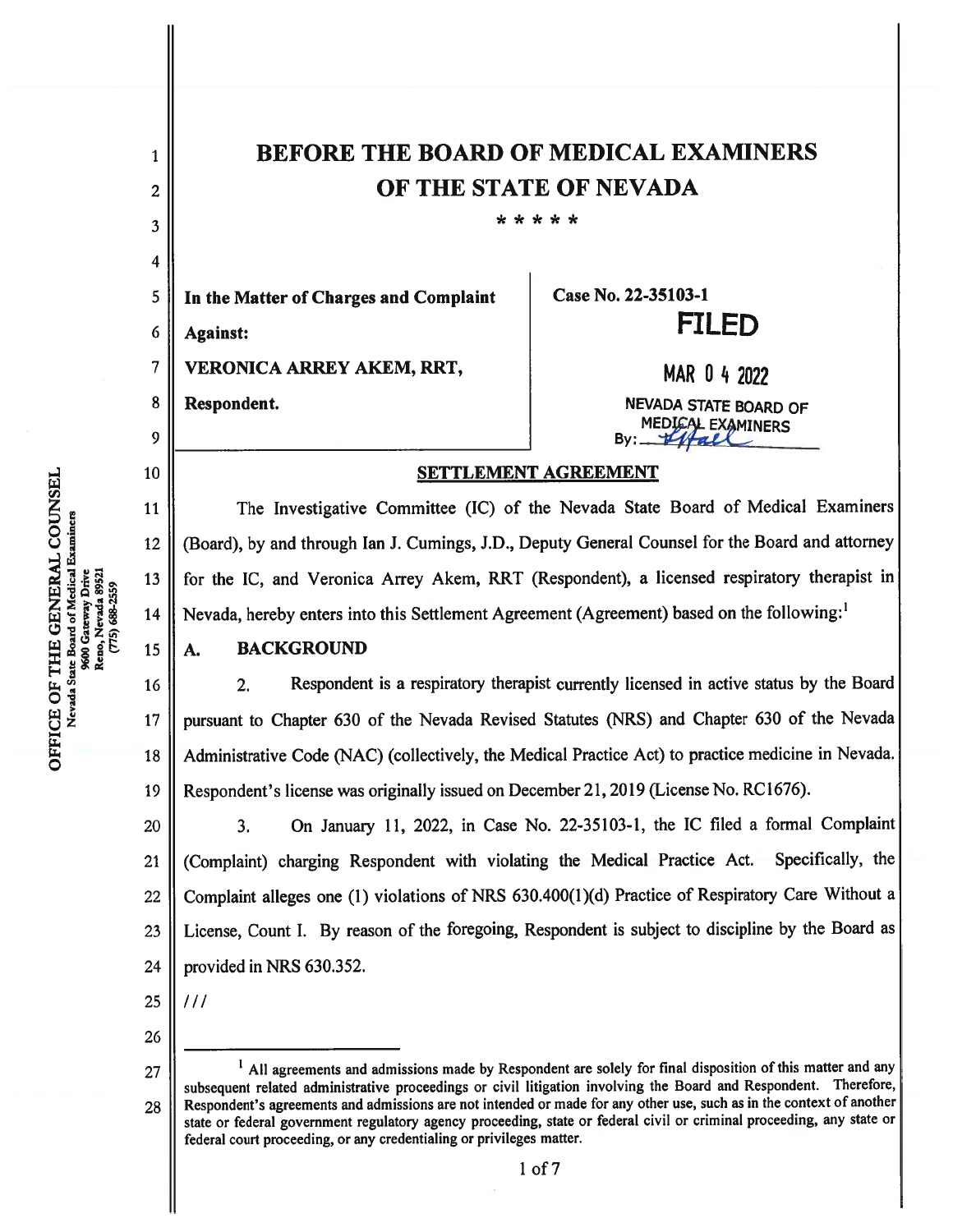3. Respondent was properly served with a copy of this Complaint, has reviewed and understands this Complaint, and has had the opportunity to consult with competent counsel concerning the nature and significance of this Complaint.

4. Respondent is hereby advised of her rights regarding this administrative matter, and of her opportunity to defend against the allegations in the Complaint. Specifically, Respondent has certain rights in this administrative matter as set out by the United States Constitution, the Nevada Constitution, the Medical Practice Act, the Nevada Open Meeting Law (OML), which is contained in NRS Chapter 241, and the Nevada Administrative Procedure Act (APA), which is contained in NRS Chapter 233B and 622A. These rights include the right to a formal hearing on the allegations in the Complaint, the right to representation by counsel, at her own expense, in the preparation and presentation of her defense, the right to confront and cross-examine the witnesses and evidence against her, the right to written findings of fact, conclusions of law and order reflecting the final decision of the Board, and the right to judicial review of the Board's order, if the decision is adverse to her.

5. Respondent understands that, under the Board's charge to protect the public by regulating the practice of medicine, the Board may take disciplinary action against Respondent's license, including license probation, license suspension, license revocation and imposition of administrative fines, as well as any other reasonable requirement or limitation, if the Board concludes that Respondent violated one or more provisions of the Medical Practice Act.

19 20 21 22 23 24 25 6. Respondent understands and agrees that this Agreement, by and between Respondent and the IC, is not with the Board, and that the IC will present this Agreement to the Board for consideration in open session at a duly noticed and scheduled meeting. Respondent understands that the IC shall advocate for the Board's approval of this Agreement, but that the Board has the right to decide in its own discretion whether or not to approve this Agreement. Respondent further understands and agrees that if the Board approves this Agreement, then the terms and conditions enumerated below shall be binding and enforceable upon her and the Board.

- 26 / / /
- 27 / / /
- 28 / / /

1

2

3

4

5

6

7

8

9

10

11

12

13

14

15

16

17

18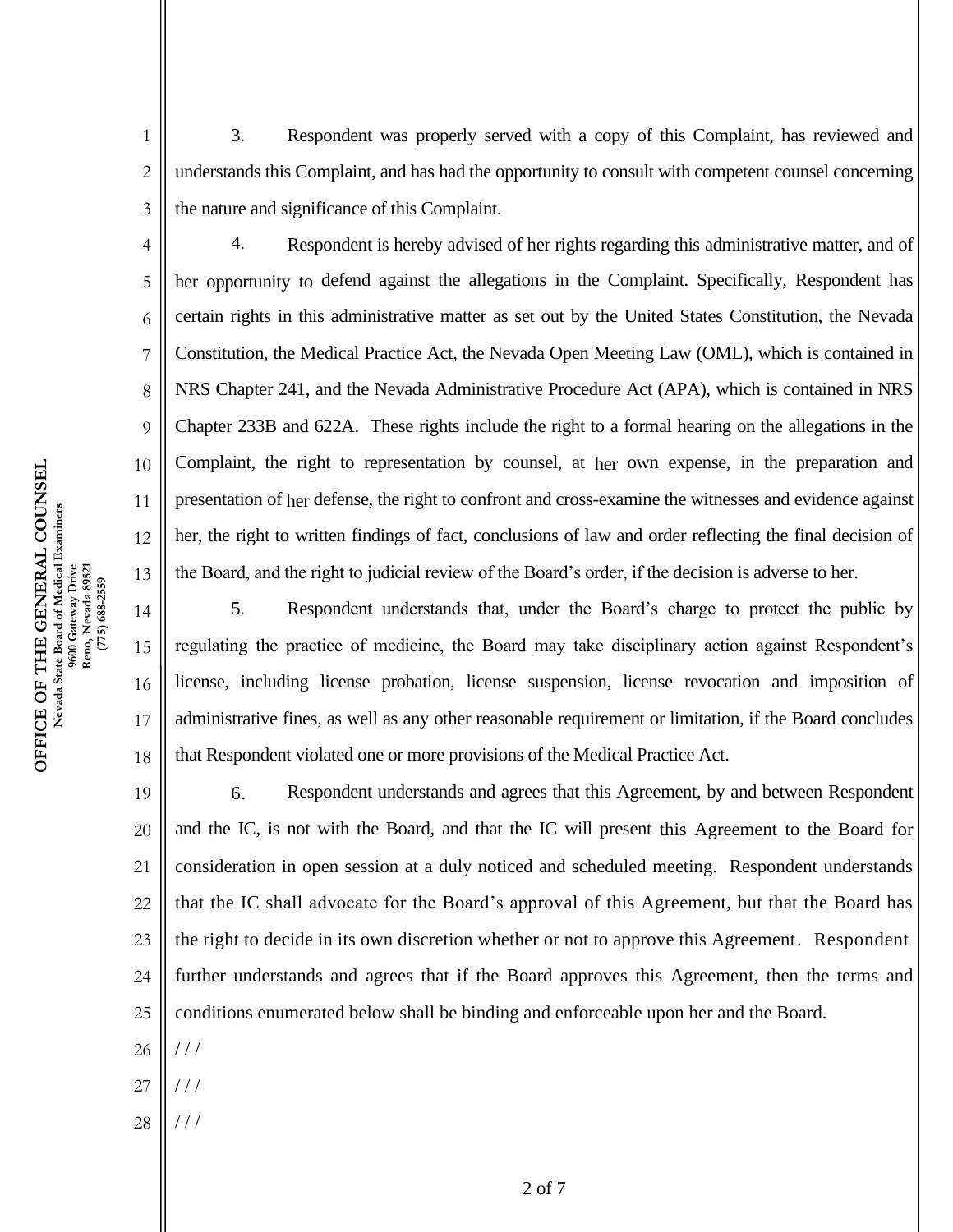2

7

8

9

10

11

12

13

14

1

## **B. TERMS & CONDITIONS**

3 4 **NOW, THEREFORE**, in order to resolve the matters addressed herein, i.e., the matters with regard to the Complaint, Respondent and the IC hereby agree to the following terms and conditions:

5 6 1. **Jurisdiction**. Respondent is, and at all times relevant to the Complaint has been, a respiratory therapist licensed to practice respiratory therapy in Nevada subject to the jurisdiction of the Board as set forth in the Medical Practice Act.

2. **Representation by Counsel/Knowing, Willing and Intelligent Agreement**. Respondent acknowledges she is not represented by counsel, and wishes to resolve the matters addressed herein without the assistance of counsel. Respondent agrees that if representation by counsel in this matter materially changes prior to entering into this Agreement and for the duration of this Agreement, that counsel for the IC will be timely notified of the material change. Respondent agrees that she knowingly, willingly, and intelligently enters into this Agreement without the advice of legal counsel.

15 16 17 18 19 20 21 22 23 24 3. **Waiver of Rights**. In connection with this Agreement, and the associated terms and conditions, Respondent knowingly, willingly, and intelligently waives all rights in connection with this administrative matter. Respondent hereby knowingly, willingly and intelligently waives all rights arising under the United States Constitution, the Nevada Constitution, the Medical Practice Act, the OML, the APA, and any other legal rights that may be available to her or that may apply to her in connection with the administrative proceedings resulting from the Complaint filed in this matter, including defense of the Complaint, adjudication of the allegations set forth in the Complaint, and imposition of any disciplinary actions or sanctions ordered by the Board. Respondent agrees to settle and resolve the allegations of the Complaint as set out by this Agreement, without a hearing or any further proceedings and without the right to judicial review.

25

26

27

28

4. **Acknowledgement of Reasonable Basis to Proceed**. As of the time of entering into this Settlement Agreement, the allegations of the Complaint remain unproven. Respondent acknowledges that the IC believes it has a reasonable basis to allege that Respondent engaged in conduct that is grounds for discipline pursuant to the Medical Practice Act. The IC acknowledges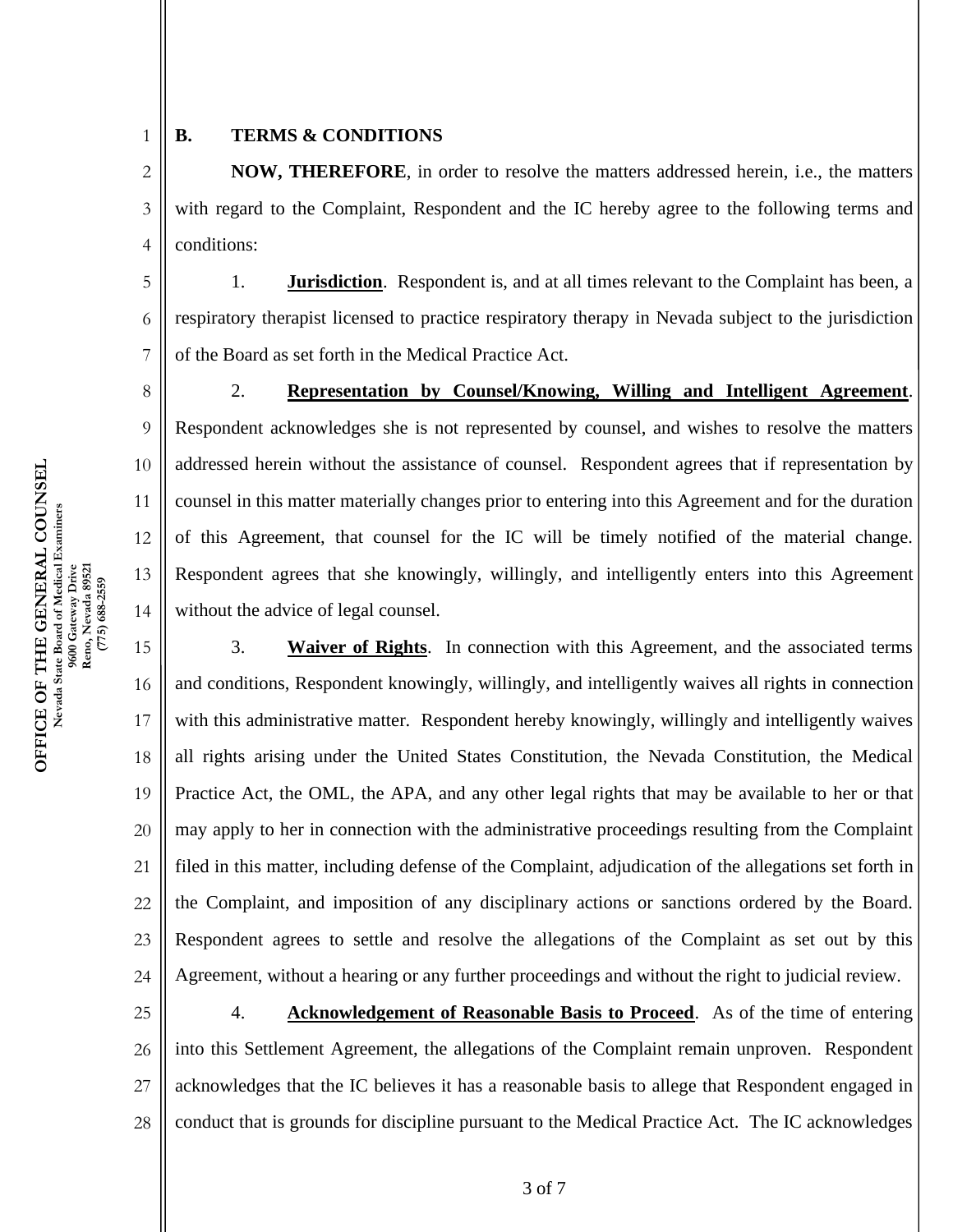1 2 3 4 5 6 7 Respondent is not admitting that the IC's claims/counts as alleged in the Complaint have merit and Respondent is agreeing to resolve this matter to avoid the costs of hearing and potential subsequent litigation. Respondent asserts if this matter were to proceed to hearing, she has evidence, witnesses, expert witness(es) and defenses to the counts/claims alleged in the Complaint, but for the purposes of resolving the matter and for no other purpose, Respondent waives the presentation of evidence, witnesses, expert witnesses, and defenses in order to effectuate this Agreement.

5. **Consent to Entry of Order**. In order to resolve this Complaint pending against Respondent, Respondent hereby agrees that the Board may issue an order finding that Respondent engaged in conduct that is grounds for discipline pursuant to the Medical Practice Act. Accordingly, the following terms and conditions are hereby agreed upon:

a. Respondent admits to Count I, one (1) violation of NRS 630.400(1)(d) Practicing Respiratory Care Without a License.

b. Respondent will pay the costs and expenses incurred in the investigation and prosecution of the above-referenced matter within sixty (60) days of the Board's acceptance, adoption and approval of this Agreement, the current amount being four-hundred sixteen dollars and sixty-four cents (\$416.64).

18 19 20 c. Respondent shall pay a fine of one-hundred dollars and zero cents (\$100.00) within sixty (60) days of the Board's acceptance, adoption and approval of this Agreement.

21 22 d. This Agreement shall be reported to the appropriate entities and parties as required by law, including, but not limited to, the National Practitioner Data Bank.

23

8

9

10

11

12

13

14

15

16

17

e. Respondent shall receive a Public Letter of Reprimand.

24 25 26 27 28 6. **Release from Liability**. In execution of this Agreement, Respondent understands and agrees that the State of Nevada, the Board, and each of its members, staff, counsel, investigators, experts, peer reviewers, committees, panels, hearing officers, consultants and agents are immune from civil liability for any decision or action taken in good faith in response to information acquired by the Board. NRS 630.364(2)(a). Respondent agrees to release the State of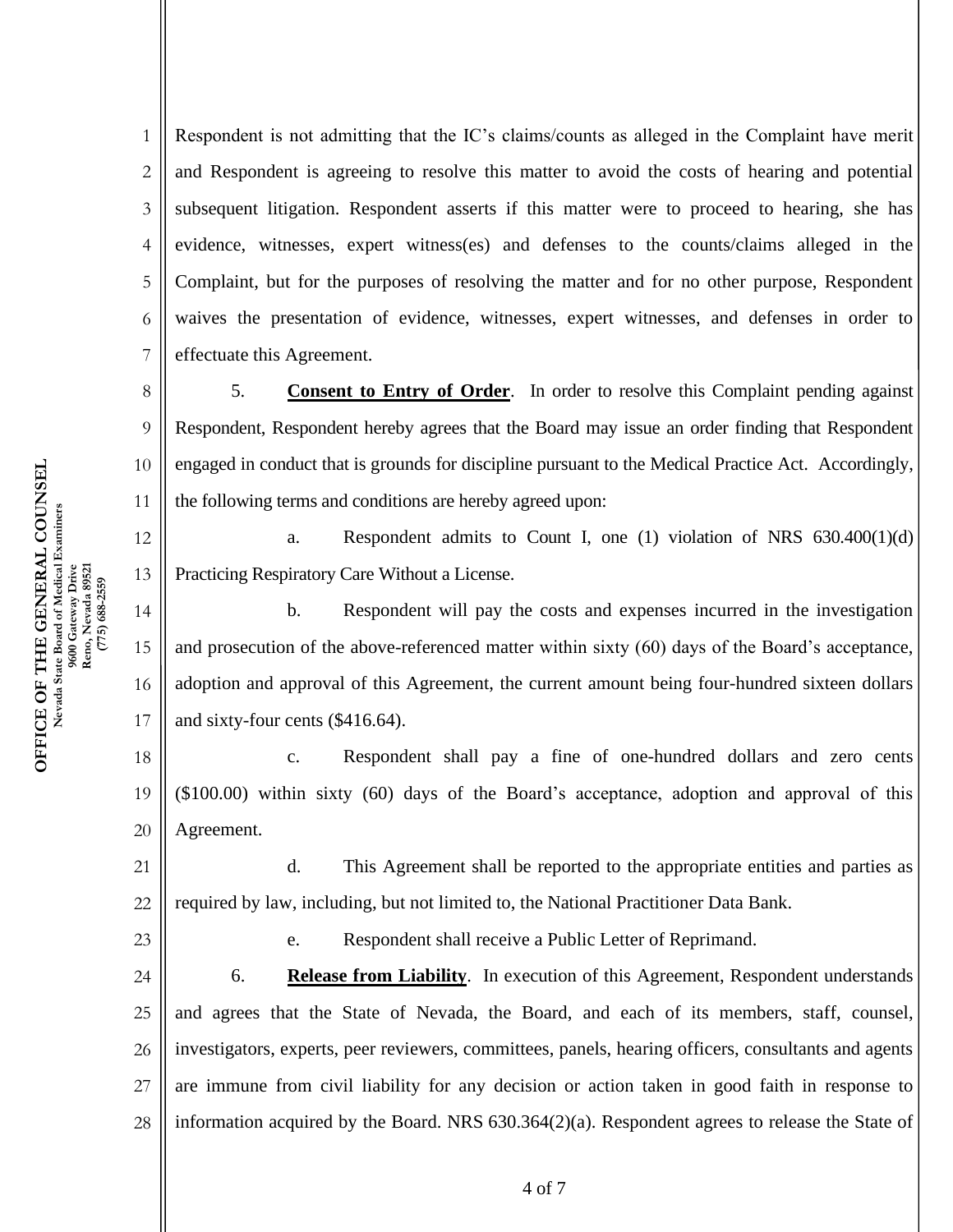1 2 3 4 5 6 7 8 Nevada, the Board, and each of its members, staff, counsel, investigators, experts, peer reviewers, committees, panels, hearing officers, consultants and agents from any and all manner of actions, causes of action, suits, debts, judgments, executions, claims and demands whatsoever, known and unknown, in law or equity, that Respondent ever had, now has, may have or claim to have, against any or all of the persons, government agencies or entities named in this paragraph arising out of, or by reason of, this investigation, this Agreement or the administration of the case referenced herein.

7. **Procedure for Adoption of Agreement**. The IC and counsel for the IC shall recommend approval and adoption of the terms and conditions of this Agreement by the Board in resolution of this Complaint. In the course of seeking Board acceptance, approval and adoption of this Agreement, counsel for the IC may communicate directly with the Board staff and the adjudicating members of the Board.

13 14 15 16 17 18 19 20 Respondent acknowledges that such contacts and communications may be made or conducted ex-parté, without notice or opportunity to be heard on her part until the public Board meeting where this Agreement is discussed, and that such contacts and communications may include, but may not be limited to, matters concerning this Agreement, the Complaint and any and all information of every nature whatsoever related to this matter. The IC and its counsel agree that Respondent and/or Counsel for the Respondent may appear at the Board meeting where this Agreement is discussed and, if requested, respond to any questions that may be addressed to the IC or the IC's counsel.

21 22 23 24 8. **Effect of Acceptance of Agreement by Board**. In the event the Board accepts, approves and adopts this Agreement, the Board shall issue a final order, making this Agreement an order of the Board, and, pending full compliance with the terms herein, the case shall be closed and all remaining claims arising out of the Complaint shall be dismissed with prejudice.

25 26 27 28 9. **Effect of Rejection of Agreement by Board**. In the event the Board does not accept, approve and adopt this Agreement, this Agreement shall be null, void and of no force and effect except as to the following agreement regarding adjudications: (1) Respondent agrees that, notwithstanding rejection of this Agreement by the Board, nothing contained in this Agreement

9

10

11

12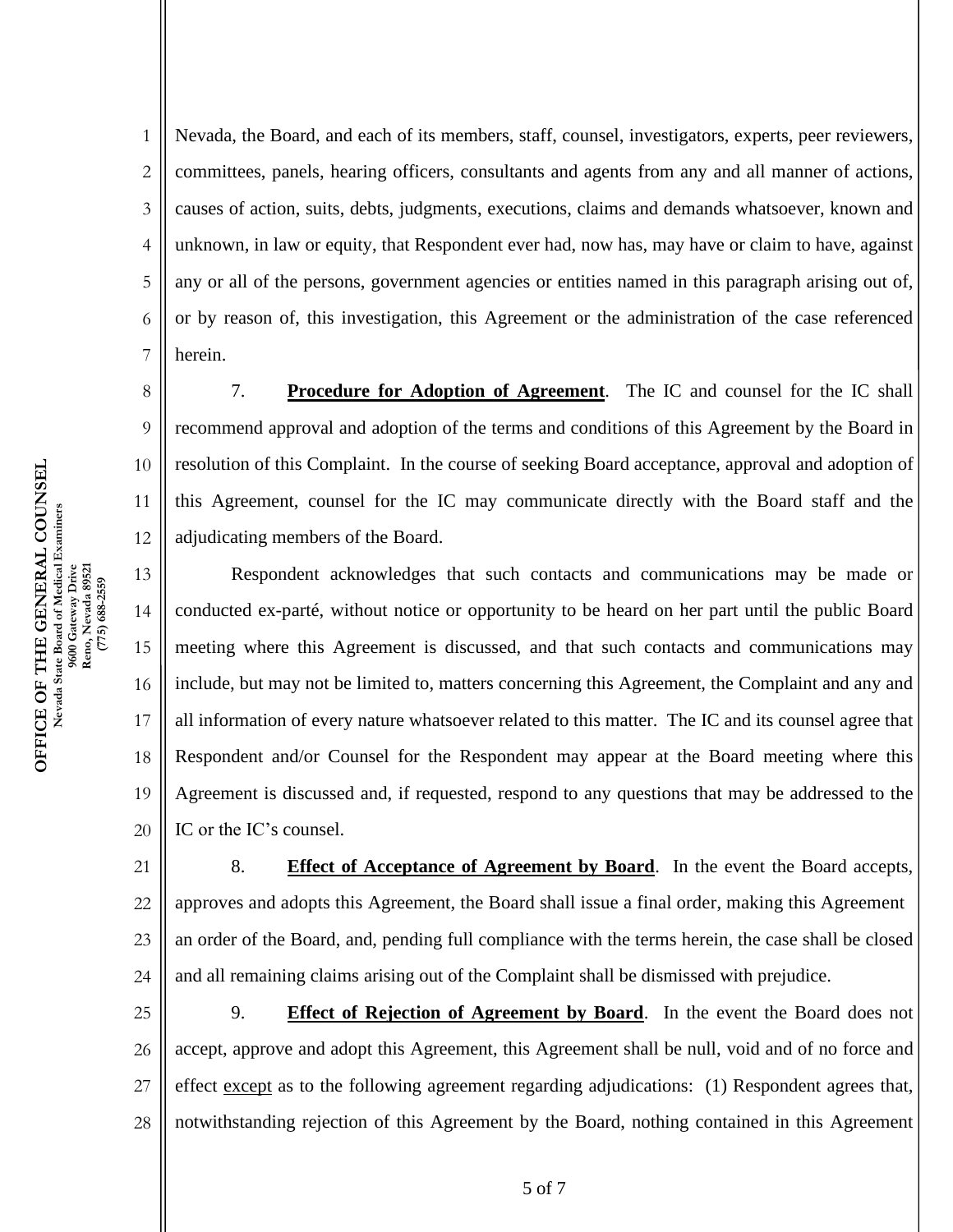1 2 3 4 5 and nothing that occurs pursuant to efforts of the IC to seek the Board's acceptance of this Agreement shall disqualify any member of the adjudicating panel of the Board from considering this Complaint and from participating in disciplinary proceedings against Respondent, including adjudication of this case; and (2) Respondent further agrees that she shall not seek to disqualify any such member absent evidence of bad faith.

10. **Binding Effect**. If approved by the Board, Respondent understands that this Agreement is a binding and enforceable contract upon Respondent and the Board.

11. **Forum Selection Clause**. The parties agree that in the event either party is required to seek enforcement of this Agreement in district court, the party's consent to such jurisdiction and agree that exclusive jurisdiction shall be in the Second Judicial District Court, State of Nevada, Washoe County.

12. **Attorneys' Fees and Costs**. The parties agree that in the event an action is commenced in district court to enforce any provision of this Agreement, the prevailing party shall be entitled to recover reasonable attorneys' fees and costs.

15 16 17 18 19 20 21 13. **Failure to Comply with Terms**. Should Respondent fail to comply with any term or condition of this Agreement once the Agreement has been accepted, approved, and adopted by the Board, the IC shall be authorized to immediately suspend Respondent's license to practice medicine in Nevada pending an Order to Show Cause Hearing, which will be duly noticed. Failure to comply with the terms of this Agreement, including failure to pay any fines, costs, expenses, or fees owed to the Board, is a failure to comply with an order of the Board, which may result in additional disciplinary action being taken against Respondent. NRS 630.3065(2)(a).

22 23 Further, Respondent's failure to remit payment to the Board for monies agreed to be paid as a condition of this Agreement may subject Respondent to civil collection efforts.

/ / /

 $1/1$ 

/ / /

- 26
- 27

24

25

28

**OFFICE OF THE GENERAL COUNSEL**  OFFICE OF THE GENERAL COUNSEL **Nevada State Board of Medical Examiners**  Nevada State Board of Medical Examiners 9600 Gateway Drive<br>Reno, Nevada 89521<br>(775) 688-2559 **9600 Gateway Drive Reno, Nevada 89521 (775) 688-2559**  6

7

8

9

10

11

12

13

14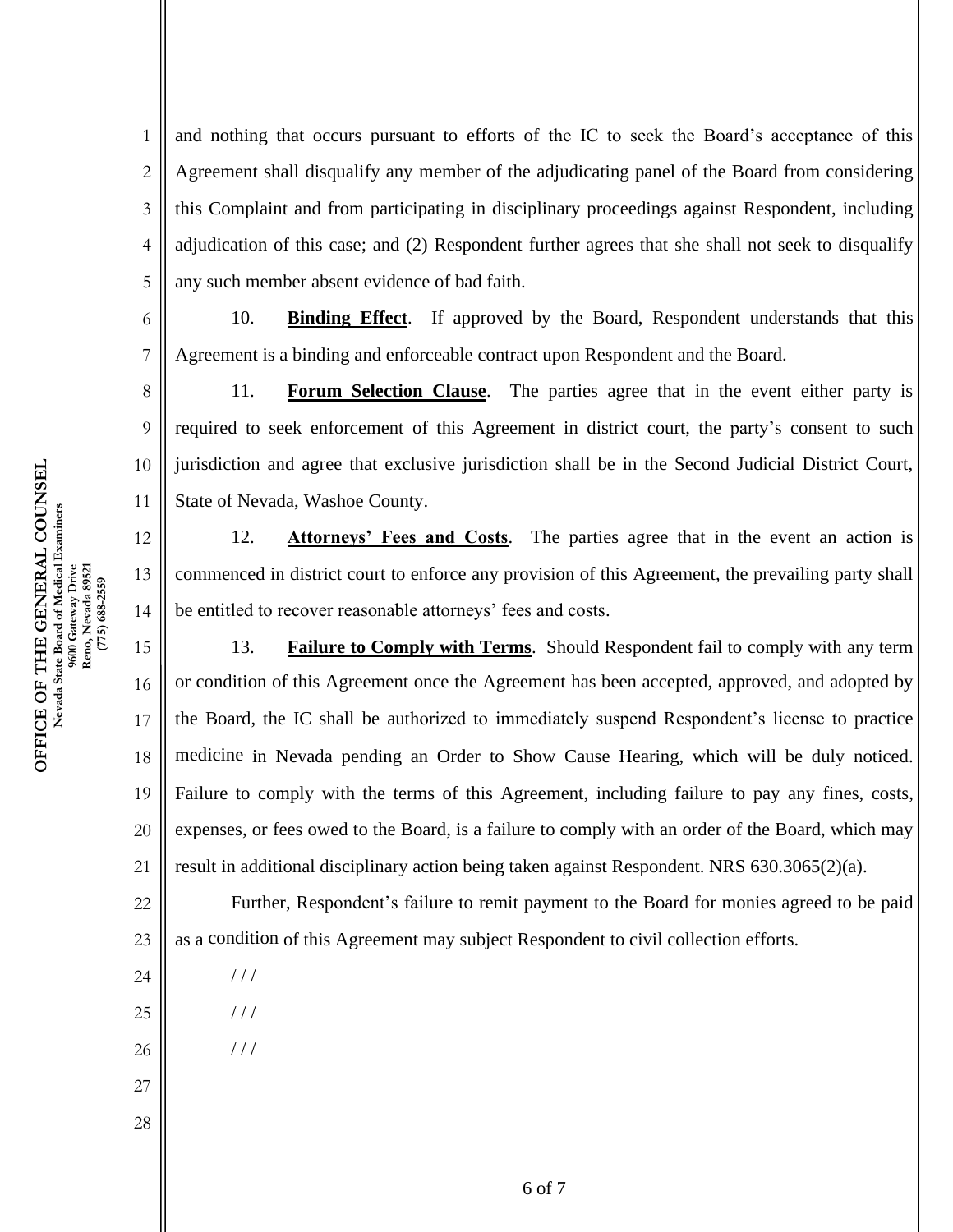DATED this Y day of Fumans DATED this 3 day of February, 2022.  $, 2022.$  $\overline{1}$  $\overline{2}$ **INVESTIGATIVE COMMITTEE OF THE** By: NEVADA STATE BOARD OF MEDICAL  $\overline{3}$ **VERONICA A. AKEM, RRT EXAMINERS** Respondent  $\overline{\mathbf{4}}$ 5 By: IAN J. CUMINGS, J.D. 6 **Senior Deputy General Counsel** 9600 Gateway Drive  $\overline{7}$ Reno, NV 89521 Tel: (775) 688-2559 8 Email: icumings@medboard.nv.gov 9 **Attorney for the Investigative Committee** 10 State of  $\bigwedge$ lovinda 11 Nevada State Board of Medical Examiners 12 County of  $C\mathcal{U}\mathcal{V}$ Daija Hood<br>NOTARY PUBLIC 9600 Gateway Drive<br>Reno, Nevada 89521<br>(775) 688-2559 13 **STATE OF NEVADA** Acknowledged before this  $\bigcirc$  day of Appt. No. 21-2248-01 My Appt. Expires August 19, 2025 **ORION 2022**, by Veronica A. Akem, RRT. 14 15 16 17 18 19 20 21 22 23 24 25 26 27 28  $7<sub>of</sub>7$ 

OFFICE OF THE GENERAL COUNSEL